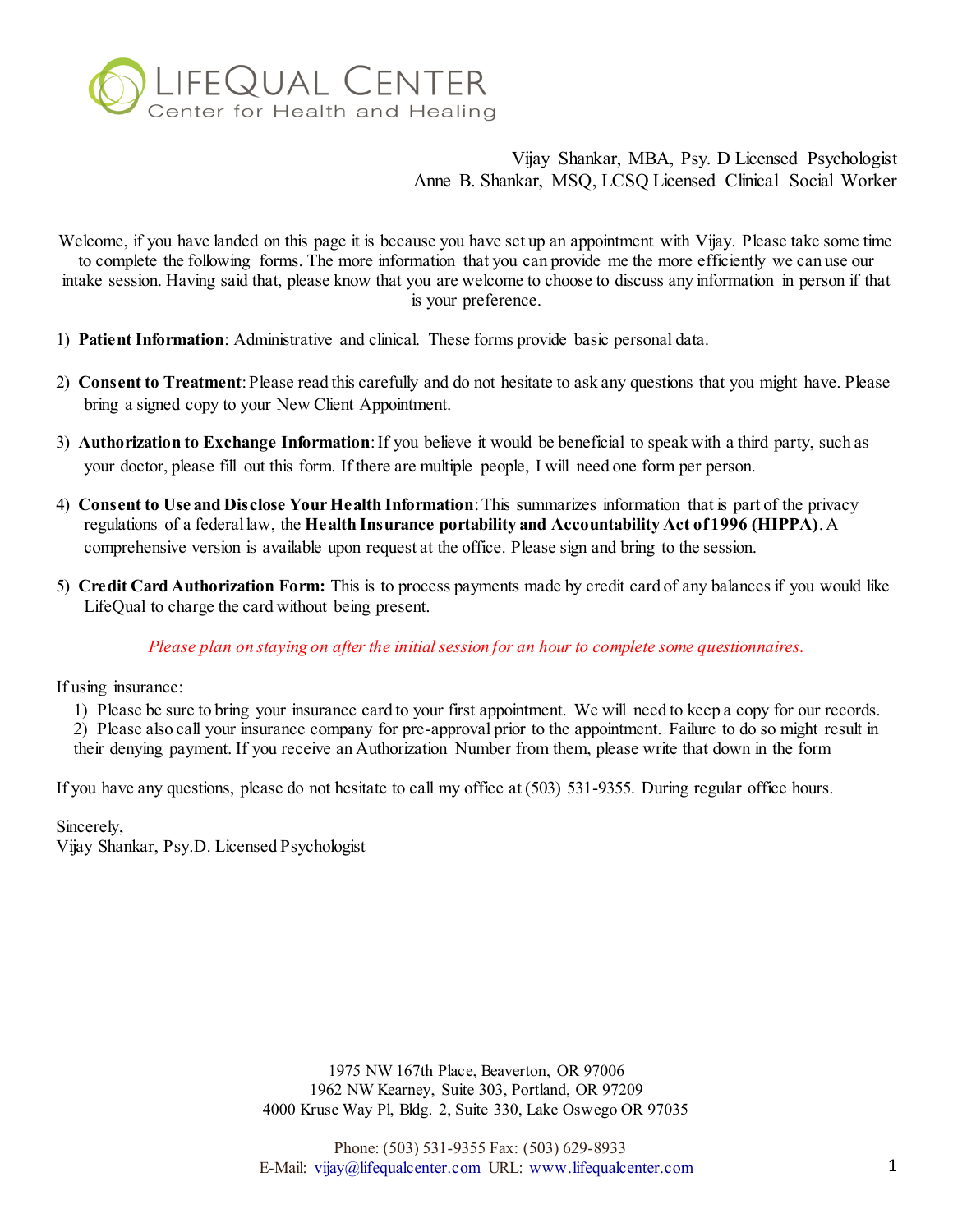

#### **I. Patient Information**

| First Name            |                                         | ΜΙ                                      | Last Name                                         |          |
|-----------------------|-----------------------------------------|-----------------------------------------|---------------------------------------------------|----------|
| <b>DOB</b>            |                                         | Home Phone                              | Cell                                              |          |
| Address               |                                         |                                         | City                                              |          |
| <b>State</b>          |                                         | $\mathop{\mathrm {Zip}}\nolimits$       | e-mail                                            |          |
| You check e-mail:     | Daily / Weekly / Monthly                | Do you permit communication via e-mail? |                                                   | Yes / No |
| <b>SSN</b>            |                                         | Employed                                | Full-Time / Part-Time / Unemployed /<br>Hamamakar |          |
| <b>Marital Status</b> | Single / Married / Divorced / Separated | School                                  | Full-Time / Part-Time / N/A                       |          |
| Referred By           |                                         | Employer/School                         |                                                   |          |

#### **II. Insurance or Responsible Party Payment Information.** Please complete if the patient is not the primarily insured or if someone other than Patient will be partially or fully responsible for payment for services provided.

| First Name              |                       |                                         | MI |  | Last Name               |                                                |
|-------------------------|-----------------------|-----------------------------------------|----|--|-------------------------|------------------------------------------------|
| DOB                     |                       | Home Phone                              |    |  | Cell                    |                                                |
| Address                 |                       |                                         |    |  | City                    |                                                |
| State                   |                       | $\overline{Zip}$                        |    |  | e-mail                  |                                                |
| <b>SSN</b>              |                       | Employed                                |    |  |                         | Full-Time / Part-Time / Unemployed / Homemaker |
|                         | <b>Marital Status</b> | Single / Married / Divorced / Separated |    |  |                         |                                                |
| Relationship to Patient |                       |                                         |    |  | Spouse / Child / Other: |                                                |

## **III. formation about Insurance.** Please complete if insurance will be used.

| <b>Insurance Company</b>            |  |     |                                          |             |  |
|-------------------------------------|--|-----|------------------------------------------|-------------|--|
| <b>Address</b>                      |  |     |                                          | City        |  |
| <b>State</b>                        |  | Zip |                                          | Tel: Claims |  |
| Tel: Precertification               |  |     |                                          | Fax         |  |
| <b>ID</b> Number                    |  |     | <b>Group Number</b>                      |             |  |
| Group Name                          |  |     | Co-Pay Terms                             |             |  |
| Deductible                          |  |     | How much of the deductible is satisfied? |             |  |
| Authorization Number from insurance |  |     | Number of sessions authorized            |             |  |
|                                     |  |     |                                          |             |  |

Name of Patient:

Signature of Patient: \_\_\_\_\_\_\_\_\_\_\_\_\_\_\_\_\_\_\_\_\_\_\_\_\_\_\_\_\_\_\_\_\_\_\_\_\_\_ Date: \_\_\_\_\_\_\_\_\_\_\_\_\_\_\_\_\_\_

1975 NW 167th Place, Beaverton, OR 97006 1962 NW Kearney, Suite 303, Portland, OR 97209

4000 Kruse Way Pl, Bldg. 2, Suite 330, Lake Oswego OR 97035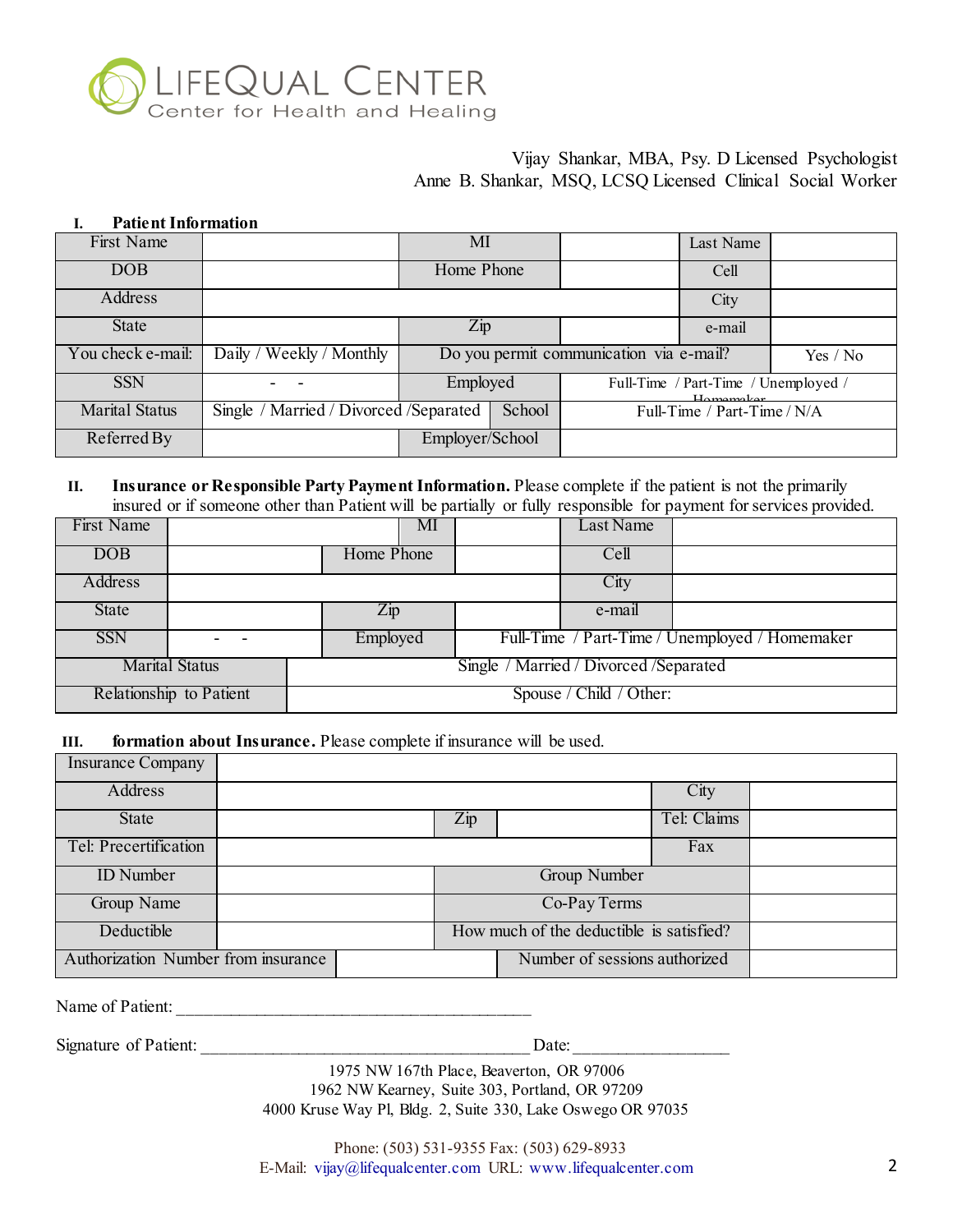

**Patient Name: \_\_\_\_\_\_\_\_\_\_\_\_\_\_\_\_\_\_\_\_\_\_\_\_\_\_\_\_\_\_\_\_\_\_ Date: \_\_\_\_\_\_\_\_\_\_\_\_\_\_\_\_\_** 

Thank you very much, in advance, for taking the time out to complete this questionnaire **before coming into our initial session**. It was designed to optimize the use of our time during the session. If you feel that you will not able to do justice to any of the questions stated below, please make a note of that and bring it to my attention during the session. I look forward to meeting you.

## **I. Reasons for Seeking Therapy. Please estimate your distress on the following scale:**

0: None 1-2: Mild 3-5: Moderate 6-8: Severe

| Sleep/appetite                                              | Work issues             | Panic attacks  | Fear of flying, driving, claustrophobia,    |  |
|-------------------------------------------------------------|-------------------------|----------------|---------------------------------------------|--|
|                                                             |                         |                | heights, medical, contracting illness, etc. |  |
| Depression                                                  | Life issues             | Social anxiety | Excessive / uncontrollable worrying         |  |
|                                                             |                         |                |                                             |  |
| Hopelessness                                                | Sexual issues           | Trauma         | Obsessions, compulsions, rituals            |  |
| Mood swings                                                 | Grief/Loss              | Anger          | Relationship, marital, premarital           |  |
|                                                             |                         |                |                                             |  |
|                                                             |                         |                |                                             |  |
|                                                             | Other (Please specify): |                |                                             |  |
|                                                             |                         |                |                                             |  |
|                                                             |                         |                |                                             |  |
|                                                             |                         |                | Work / school:<br>2 3<br>4<br>56            |  |
| How much has the above affected your functioning in various |                         |                | Marriage: 0 1 2 3 4 5 6 7 8                 |  |
| areas on the following scale:                               |                         |                | 0 1 2 3 4 5 6 7 8<br>Social:                |  |
| 0: None 1-2: Mild 3-5: Moderate 6-8: Severe                 |                         |                | 2 3<br>Health:<br>$\Omega$<br>6 7 8<br>.5   |  |
|                                                             |                         |                | Happiness:<br>0 1 2 3 4 5 6 7 8             |  |

**IV. Anxiety and Depression History:** Please list all significant episodes from **childhood on**. If therapy was received, please indicate with a **"T"**, if medications were prescribed please indicate with an **"M"**, if hospitalized please indicate with an **"H"** 

|              | <b>ANXIETY</b> |                 |              | <b>DEPRESSION</b> |                 |
|--------------|----------------|-----------------|--------------|-------------------|-----------------|
| Date Started | Date Ended     | Therapy/Meds/   | Date Started | Date Ended        | Therapy/Meds/   |
|              |                | Hospitalization |              |                   | Hospitalization |
|              |                | T/M/H           |              |                   | T/M/H           |
|              |                | T/M/H           |              |                   | T/M/H           |
|              |                | T/M/H           |              |                   | T/M/H           |
|              |                | T/M/H           |              |                   | T/M/H           |
|              |                | T/M/H           |              |                   | T/M/H           |
|              |                | T/M/H           |              |                   | T/M/H           |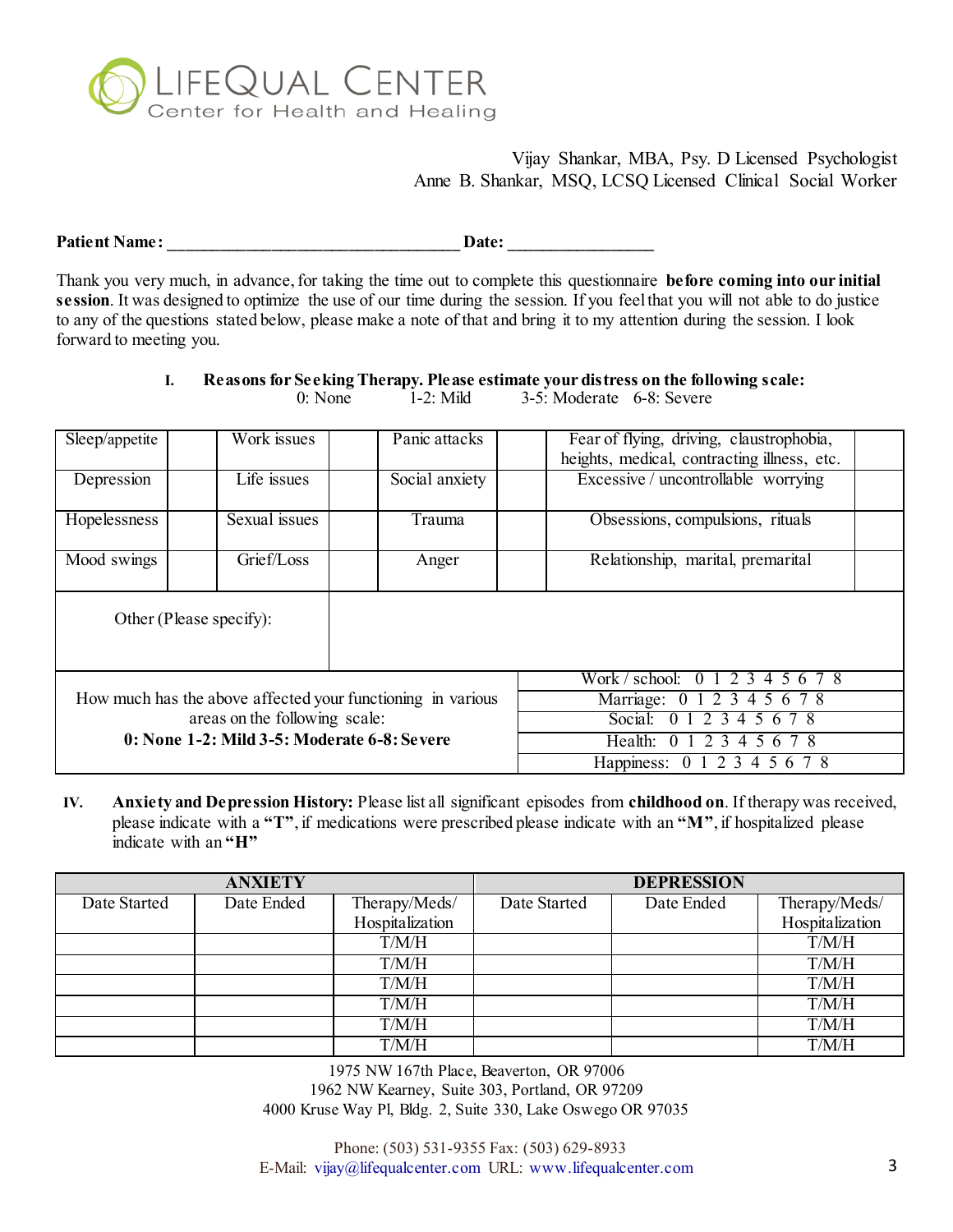

#### **V. Past and Current Psychotherapy in Chronological Order**

|                | Therapist 1 | Therapist 2 | Therapist 3 |
|----------------|-------------|-------------|-------------|
| Name           |             |             |             |
| Date Started   |             |             |             |
| Date Stopped   |             |             |             |
| Reason Started |             |             |             |
| Reason Stopped |             |             |             |

# **VI. Medical Information:** Physicians

|                                     | Physician 1                                                  | Physician 2 | Physician 3 |  |
|-------------------------------------|--------------------------------------------------------------|-------------|-------------|--|
| Name                                |                                                              |             |             |  |
| Address                             |                                                              |             |             |  |
| Phone                               |                                                              |             |             |  |
| Fax                                 |                                                              |             |             |  |
| Title                               |                                                              |             |             |  |
| Specialty                           |                                                              |             |             |  |
|                                     | Who is your Primary Care Physician                           |             |             |  |
| Who is prescribing your medications |                                                              |             |             |  |
|                                     | Would you permit us to coordinate care with above physicians |             | Yes/No      |  |

## **V. Medical Information:** Medical Condition

| Date of Last Physical         |  |
|-------------------------------|--|
| Summary of Results            |  |
| <b>Medical Conditions</b>     |  |
| Please describe any allergies |  |
| to any environmental          |  |
| allergens or medications      |  |

## **VII. Medications** (Please **chronologically** list mental health related medications, **current and past**)

| Medications | Dosage | Indication | Date Started | Date Ended | Reason Stopped |
|-------------|--------|------------|--------------|------------|----------------|
|             |        |            |              |            |                |
|             |        |            |              |            |                |
|             |        |            |              |            |                |
|             |        |            |              |            |                |
|             |        |            |              |            |                |
|             |        |            |              |            |                |

#### **VIII. Life History:**

| $12 - 19$ ?<br>What would<br>adolescence (ages<br>best describe<br>vour |  |
|-------------------------------------------------------------------------|--|
| What would<br>(ages 0-1<br>vour<br>childhood<br>best describe           |  |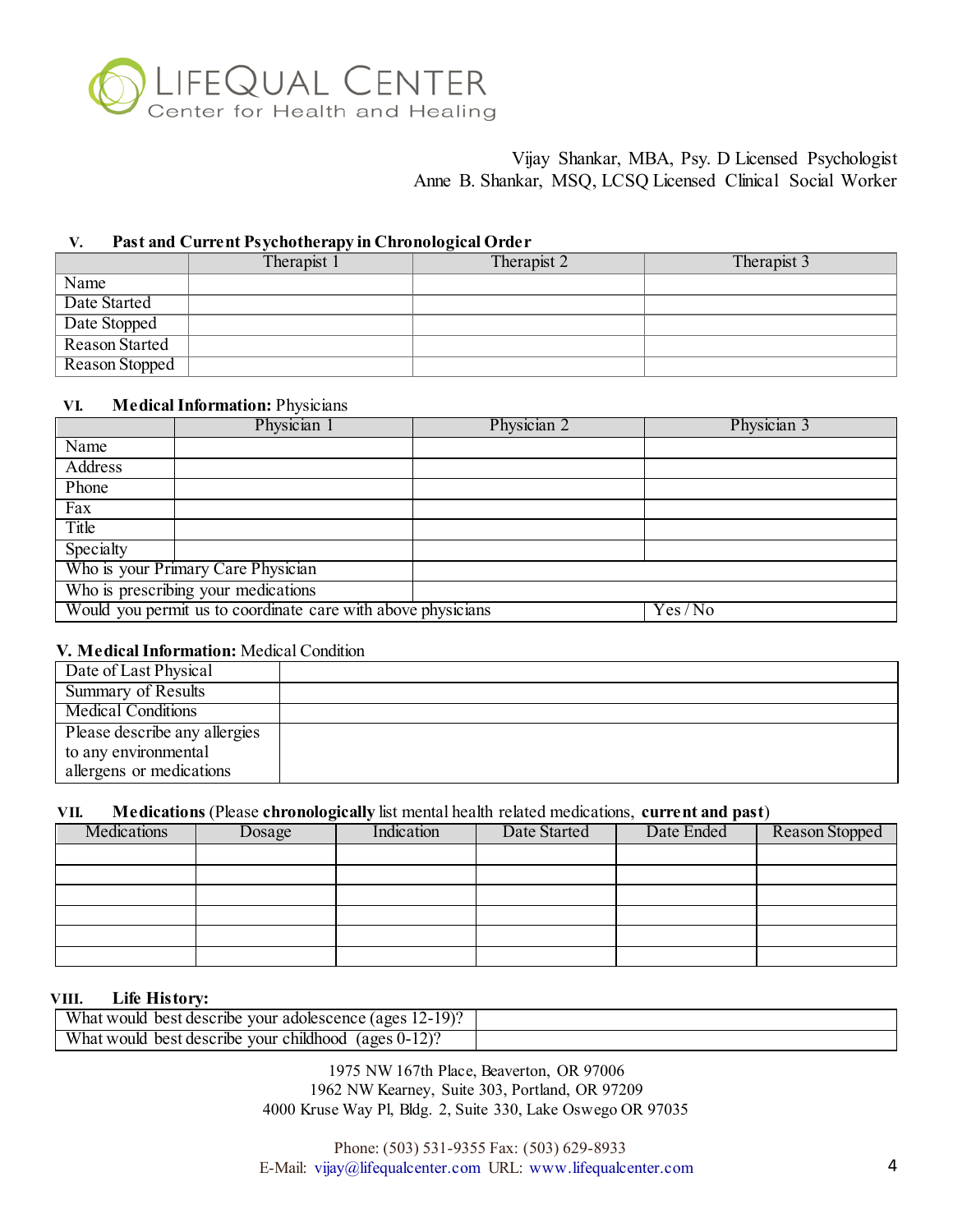

**Please reflect back as far as you can to recollect the positive and negative events that you consider significant that have happened in your life so far. Then list them in the table below in chronological order.** 

| Description of Event<br><b>Ended</b><br><b>Started</b><br>Date<br>Age<br>Date<br>Age |
|--------------------------------------------------------------------------------------|
|                                                                                      |
|                                                                                      |
|                                                                                      |
|                                                                                      |
|                                                                                      |
|                                                                                      |
|                                                                                      |
|                                                                                      |
|                                                                                      |
|                                                                                      |
|                                                                                      |
|                                                                                      |
|                                                                                      |
|                                                                                      |
|                                                                                      |
|                                                                                      |
|                                                                                      |
|                                                                                      |
|                                                                                      |
|                                                                                      |
|                                                                                      |
|                                                                                      |
|                                                                                      |
|                                                                                      |
|                                                                                      |
|                                                                                      |
|                                                                                      |
|                                                                                      |
|                                                                                      |
|                                                                                      |
|                                                                                      |
|                                                                                      |
|                                                                                      |
|                                                                                      |
|                                                                                      |

1975 NW 167th Place, Beaverton, OR 97006 1962 NW Kearney, Suite 303, Portland, OR 97209 4000 Kruse Way Pl, Bldg. 2, Suite 330, Lake Oswego OR 97035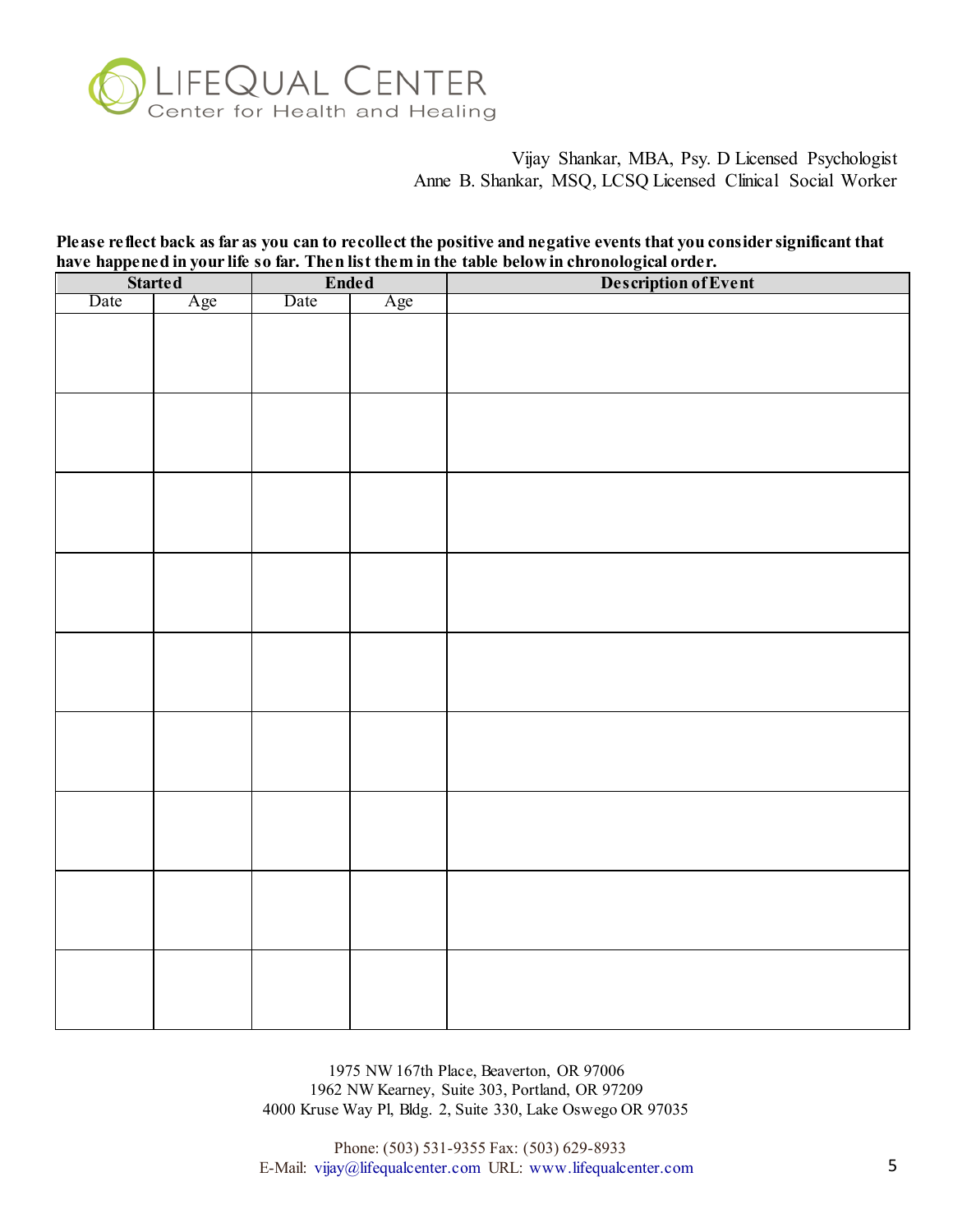

# **VIII. Family History:**

| <b>Your Marital History</b>                                             |                          |  |  |  |  |
|-------------------------------------------------------------------------|--------------------------|--|--|--|--|
| Please state the year you met your spouse and the year you were married |                          |  |  |  |  |
| If you are currently married                                            | Year you met your spouse |  |  |  |  |
|                                                                         | Year you were married    |  |  |  |  |
|                                                                         | Children and their ages  |  |  |  |  |
| Please describe briefly how you would                                   |                          |  |  |  |  |
| characterize your current marriage                                      |                          |  |  |  |  |
| If your current marriage is not your first                              |                          |  |  |  |  |
| marriage for                                                            |                          |  |  |  |  |
| each of your prior marriages please state the                           |                          |  |  |  |  |
| year you were married, the year the marriage                            |                          |  |  |  |  |
| ended, and the number of children from that                             |                          |  |  |  |  |
| marriage                                                                |                          |  |  |  |  |

|                                                                                                                                                     | <b>Your Parents</b> |        |        |
|-----------------------------------------------------------------------------------------------------------------------------------------------------|---------------------|--------|--------|
|                                                                                                                                                     |                     | Mother | Father |
| Current age if alive                                                                                                                                |                     |        |        |
| If deceased, what was the age, year, and cause                                                                                                      | Age                 |        |        |
| of death?                                                                                                                                           | Year                |        |        |
|                                                                                                                                                     | Cause               |        |        |
| Mental health conditions during lifetime: Please indicate<br>any history of depression, anxiety, alcohol abuse or other<br>drug abuse or psychosis. |                     |        |        |
| Physical conditions: Please indicate any significant chronic                                                                                        |                     |        |        |
| or current physical condition.                                                                                                                      |                     |        |        |
| Your parent's siblings: Please mention the number of                                                                                                |                     |        |        |
| siblings and any significant mental or physical condition. If                                                                                       |                     |        |        |
| deceased, please also mention year and cause of death and<br>year of death.                                                                         |                     |        |        |
| If your parents are still together how long have they been<br>married?                                                                              |                     |        |        |
| If your parents are not currently together, which year and                                                                                          |                     |        |        |
| after how many years of marriage was the marriage                                                                                                   |                     |        |        |
| terminated? How old were you then?                                                                                                                  |                     |        |        |
| How would you describe your parents' marriage?                                                                                                      |                     |        |        |
|                                                                                                                                                     |                     |        |        |
|                                                                                                                                                     |                     |        |        |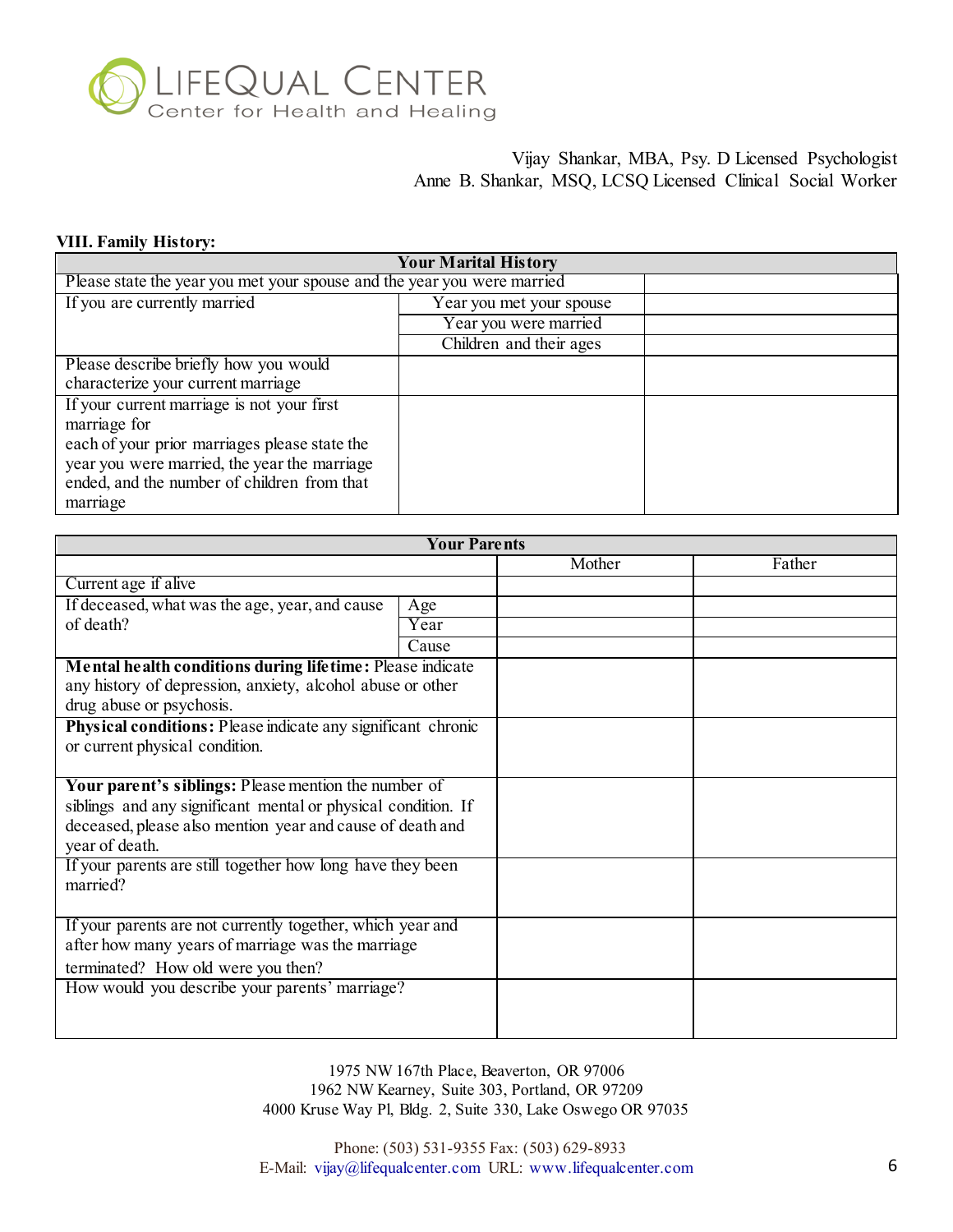

|                                                                     | <b>Your Siblings</b> |                      |             |
|---------------------------------------------------------------------|----------------------|----------------------|-------------|
|                                                                     |                      | Sibling One (oldest) | Sibling Two |
| Gender                                                              |                      |                      |             |
| Current age if alive                                                |                      |                      |             |
| If deceased, what was the age, year, and cause                      | Age                  |                      |             |
| of death?                                                           | Year                 |                      |             |
|                                                                     | Cause                |                      |             |
| Mental health conditions during lifetime: Please indicate           |                      |                      |             |
| any history of depression, anxiety, alcohol abuse or other          |                      |                      |             |
| drug abuse or psychosis.                                            |                      |                      |             |
| <b>Physical conditions:</b> Please indicate any significant chronic |                      |                      |             |
| or current physical condition.                                      |                      |                      |             |
|                                                                     |                      |                      |             |

|                                                              | <b>Your Siblings (Continued)</b> |                        |              |
|--------------------------------------------------------------|----------------------------------|------------------------|--------------|
|                                                              |                                  | Sibling Three (oldest) | Sibling Four |
| Gender                                                       |                                  |                        |              |
| Current age if alive                                         |                                  |                        |              |
| If deceased, what was the age, year, and cause               | Age                              |                        |              |
| of death?                                                    | Year                             |                        |              |
|                                                              | Cause                            |                        |              |
| Mental health conditions during lifetime: Please indicate    |                                  |                        |              |
| any history of depression, anxiety, alcohol abuse or other   |                                  |                        |              |
| drug abuse or psychosis.                                     |                                  |                        |              |
| Physical conditions: Please indicate any significant chronic |                                  |                        |              |
| or current physical condition.                               |                                  |                        |              |
|                                                              |                                  |                        |              |

|                                                              | <b>Your Mother's Parents</b> |        |        |
|--------------------------------------------------------------|------------------------------|--------|--------|
|                                                              |                              | Mother | Father |
| Current age if alive                                         |                              |        |        |
| If deceased, what was the age, year, and cause               | Age                          |        |        |
| of death?                                                    | Year                         |        |        |
|                                                              | Cause                        |        |        |
| Mental health conditions during lifetime: Please indicate    |                              |        |        |
| any history of depression, anxiety, alcohol abuse or other   |                              |        |        |
| drug abuse or psychosis.                                     |                              |        |        |
| Physical conditions: Please indicate any significant chronic |                              |        |        |
| or current physical condition.                               |                              |        |        |
|                                                              |                              |        |        |

1975 NW 167th Place, Beaverton, OR 97006 1962 NW Kearney, Suite 303, Portland, OR 97209 4000 Kruse Way Pl, Bldg. 2, Suite 330, Lake Oswego OR 97035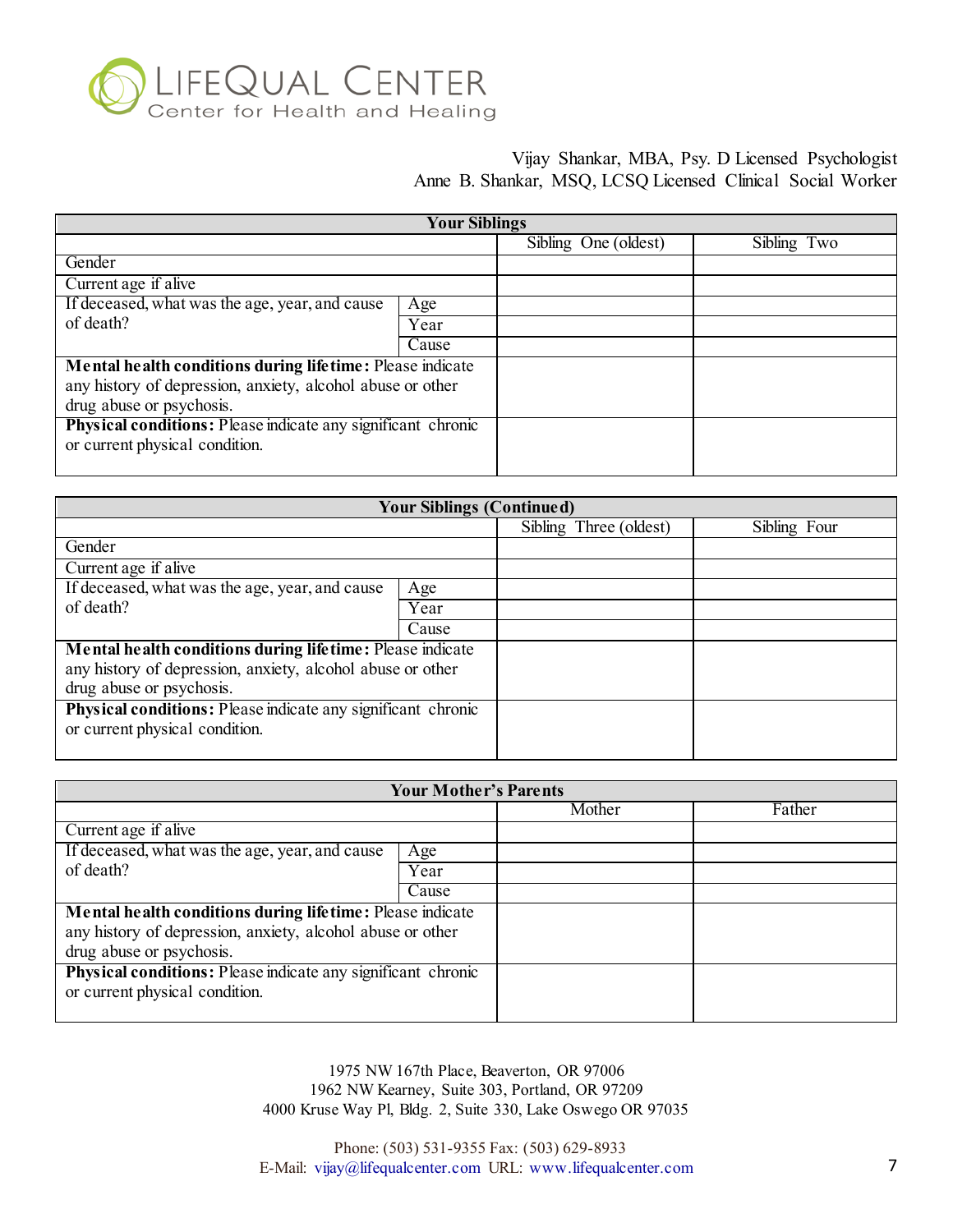

|                                                              | <b>Your Father's Parents</b> |        |        |
|--------------------------------------------------------------|------------------------------|--------|--------|
|                                                              |                              | Mother | Father |
| Current age if alive                                         |                              |        |        |
| If deceased, what was the age, year, and cause               | Age                          |        |        |
| of death?                                                    | Year                         |        |        |
|                                                              | Cause                        |        |        |
| Mental health conditions during lifetime: Please indicate    |                              |        |        |
| any history of depression, anxiety, alcohol abuse or other   |                              |        |        |
| drug abuse or psychosis.                                     |                              |        |        |
| Physical conditions: Please indicate any significant chronic |                              |        |        |
| or current physical condition.                               |                              |        |        |
|                                                              |                              |        |        |

## **IX. If stress in any of the following domains is contributing significantly to the reasons you are seeking therapy, please rate the level of stress on a scale of zero to 10 with 10 being maximum stress. Please also briefly summarize the stressor.**

|                              | Rating $(1 - 10)$ | <b>Brief description of the stressor</b> |
|------------------------------|-------------------|------------------------------------------|
| Finances                     |                   |                                          |
|                              |                   |                                          |
|                              |                   |                                          |
| Health of significant others |                   |                                          |
|                              |                   |                                          |
|                              |                   |                                          |
| Legal matters                |                   |                                          |
|                              |                   |                                          |
|                              |                   |                                          |
| Loss of loved one            |                   |                                          |
|                              |                   |                                          |
| Own health                   |                   |                                          |
|                              |                   |                                          |
|                              |                   |                                          |
| Social                       |                   |                                          |
|                              |                   |                                          |
|                              |                   |                                          |
| Work/ School                 |                   |                                          |
|                              |                   |                                          |
|                              |                   |                                          |

1975 NW 167th Place, Beaverton, OR 97006 1962 NW Kearney, Suite 303, Portland, OR 97209 4000 Kruse Way Pl, Bldg. 2, Suite 330, Lake Oswego OR 97035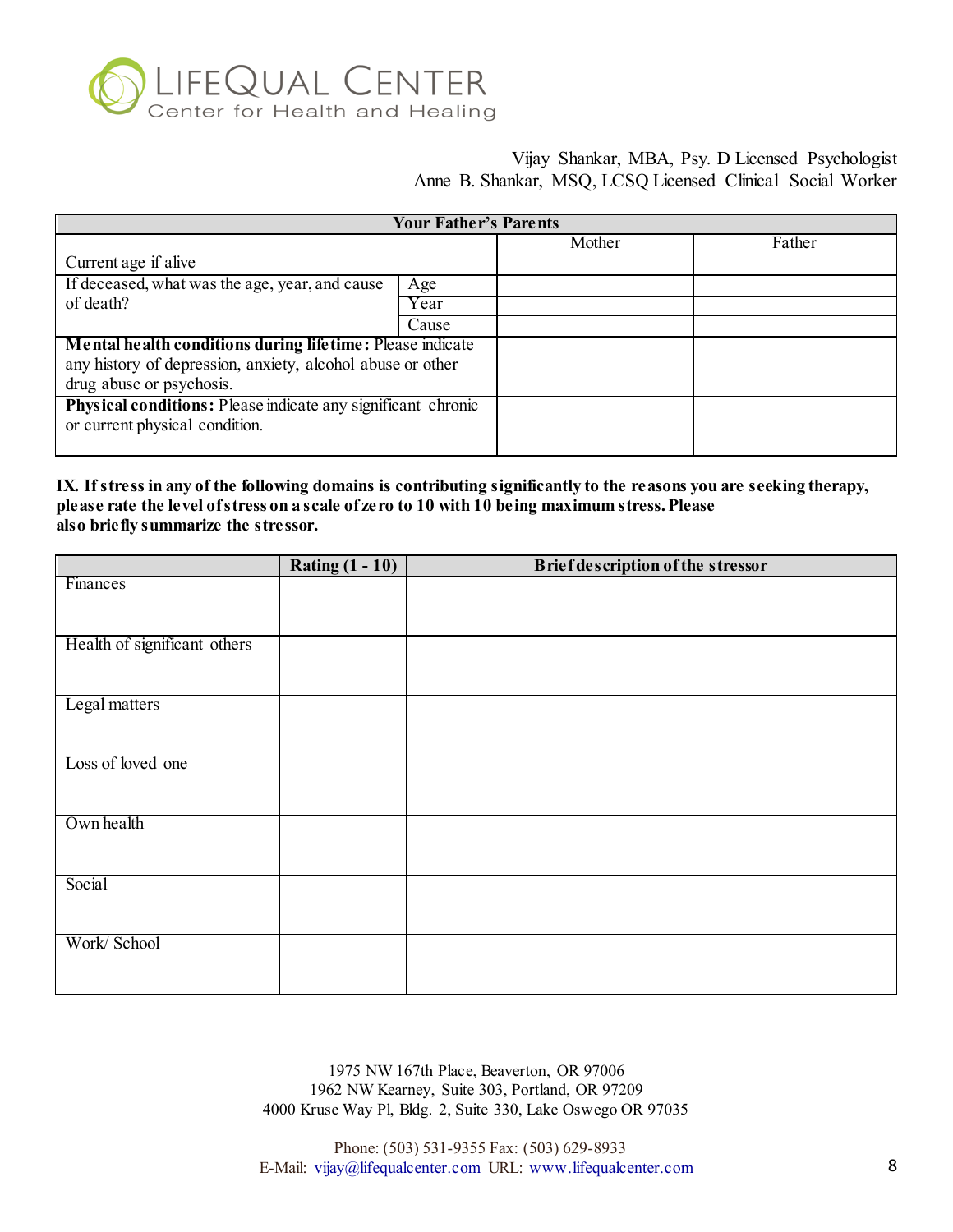

#### **IX. Person to Contact in an Emergency**

| First Name   |                                        | MI             | Last Name  |  |
|--------------|----------------------------------------|----------------|------------|--|
| Address      |                                        |                | City       |  |
| <b>State</b> |                                        | $\mathbf{Zip}$ | e-mail     |  |
| Cell         |                                        | Home Phone     | Work Phone |  |
|              | Patient Relationship to Contact Person |                |            |  |

Please summarize the circumstances that led you to decide to seek therapy?

| What are the three outcomes that you would like to achieve by the end of therapy? |
|-----------------------------------------------------------------------------------|
|                                                                                   |
|                                                                                   |
|                                                                                   |
|                                                                                   |
|                                                                                   |
|                                                                                   |
|                                                                                   |
|                                                                                   |
|                                                                                   |
|                                                                                   |
|                                                                                   |
|                                                                                   |
|                                                                                   |
|                                                                                   |
|                                                                                   |

#### **X. Release of Information and Assignment of Benefits**

- **1.** I hereby assign to LifeQual LLC all benefits for services provided at LifeQual LLC.
- **2.** I understand that it is our responsibility to contact our insurance company in a timely manner to obtain all authorizations necessary and to ensure payment of claims to LifeQual LLC.
- **3.** I understand that we are financially responsible for all charges not paid by insurance.
- **4.** I understand that we are fully responsible for payment of the Cancellation Fees as agreed in the **Consent to Treatment.**
- **5.** I hereby authorize LifeQual LLC to release any information necessary to secure payment. We understand that my failure to pay will result in referral of the patient's account to a collection agency.

| Signature of Patient:                                    |            | Date: |
|----------------------------------------------------------|------------|-------|
| Party responsible for payment if different from patient: |            |       |
|                                                          |            |       |
| Full Name:                                               | Signature: | Date: |

# **THANK YOU FOR YOUR PATIENCE AND EFFORT. WE LOOK FORWARD TO SEEING YOU.**

1975 NW 167th Place, Beaverton, OR 97006 1962 NW Kearney, Suite 303, Portland, OR 97209 4000 Kruse Way Pl, Bldg. 2, Suite 330, Lake Oswego OR 97035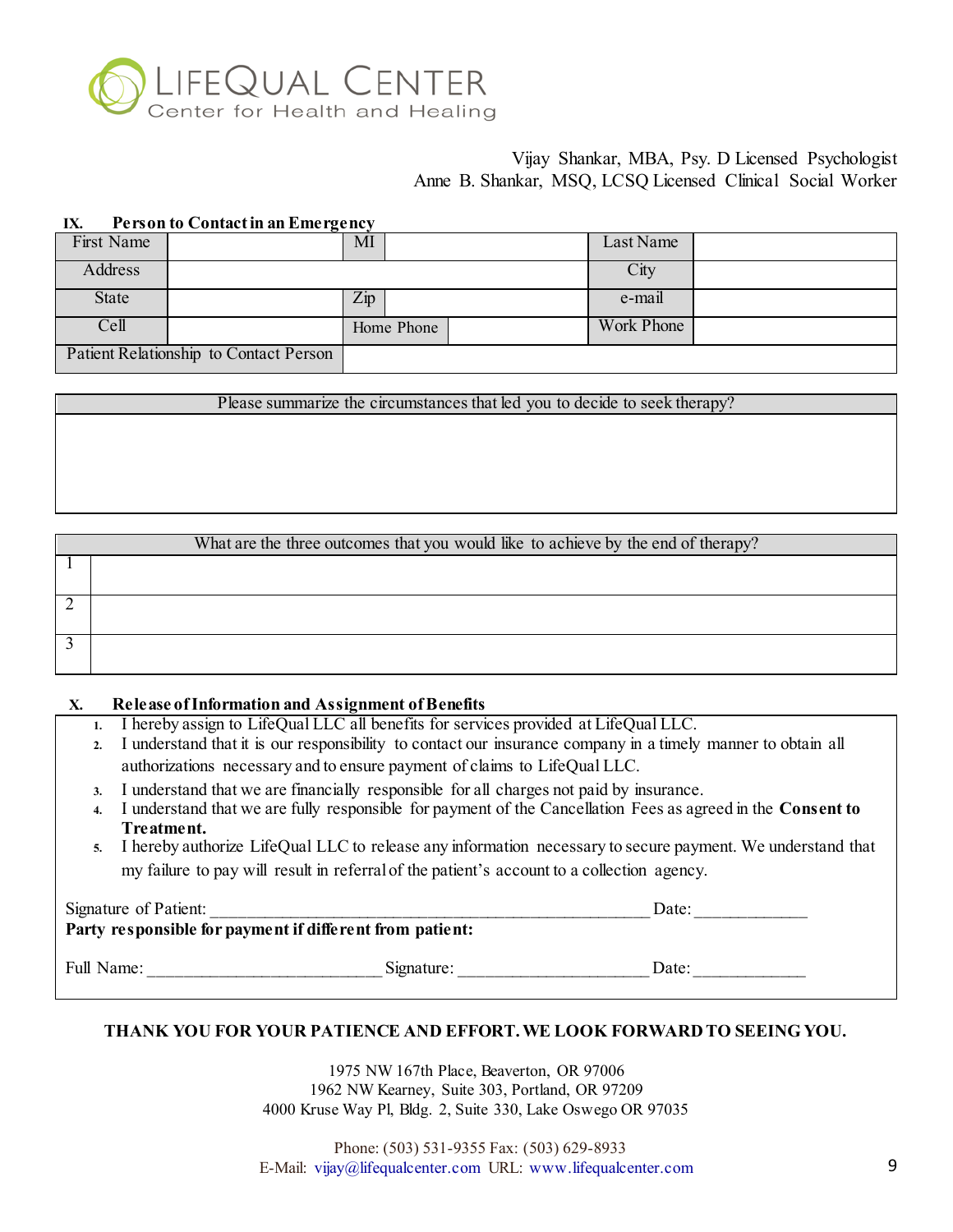

## **CONSENT TO TREATMENT**

This page contains information that will answer some important questions concerning my practice. Should you have additional questions after reading this statement, or indeed personal doubts, concerns, discomforts of any sort, I strongly urge you to discuss them with me at any time. Free and open communication between us in an atmosphere where you can feel safe is an important component of my psychotherapy practice.

## **Professional Credentials of Dr. Vijay Shankar**:

I obtained my doctorate in 1996 from the School of Professional Psychology at Pacific University, Forest Grove. I have been with The Anxiety Disorders Clinic since 1996. Prior to that I worked at The Psychological Service Center of Pacific University, Tualatin Valley Mental Health, and Delaunay Family of Services. Since January 1, 2002, I have been a director of LifeQual LLC, a company dedicated to improving quality of living through health and wellness. I work with adults and adolescents and conduct both individual and group therapy. I also have two MBA degrees, one in finance and another in marketing and 15 years of experience working in the corporate business world.

#### **Communication:**

The owners of LifeQual LLC consist of myself, Anne B. Shankar, Licensed Clinical Social Worker. All those who are working for LifeQual LLC, will be bound by the terms of confidentiality outlined below.

## **Protecting your Confidentiality**:

Both Federal and State confidentiality laws protect the work in my office. What that means is that information about you will not be released to anyone without your written permission. However, there are exceptions and I would like to explain these to you so that you are clear about what they are:

- 1. It is legally required of me that I act so as to prevent physical harm to yourself or others when there is "clear and imminent" danger of that happening.
- 2. In the case of a medical emergency, I may be forced to give medical and/or other information about you.
- 3. If I suspect that a patient is the victim, the perpetrator, or the observer of neglect, or of physical, emotional or sexual abuse of children, the disabled or the elderly, I will report this to the appropriate state agency, and involve the patient and appropriate family members whenever possible.
- 4. If insurance carriers are making part or all of your payments, I may have to release clinical information regarding you to them as required for payment or review of your claim.
- 5. I may have to release your records when ordered to do so by court subpoena. However, I will discuss details of privilege with you beforehand and request a written release from you if I judge this to be in your best interest. You should know that psychologists' privilege extends to both criminal and civil proceedings.
- 6. If your therapy is court ordered, or if I have been employed by an attorney or an agency to obtain information from you to provide an expert opinion, the patient/therapist confidentiality privilege does not apply.
- 7. When you raise the course of treatment or your mental state as an issue in a legal action, I can be forced to provide confidential information.
- 8. If you involve me in a conspiracy to commit a crime or to escape prosecution, confidentiality is not in effect.

1975 NW 167th Place, Beaverton, OR 97006 1962 NW Kearney, Suite 303, Portland, OR 97209 4000 Kruse Way Pl, Bldg. 2, Suite 330, Lake Oswego OR 97035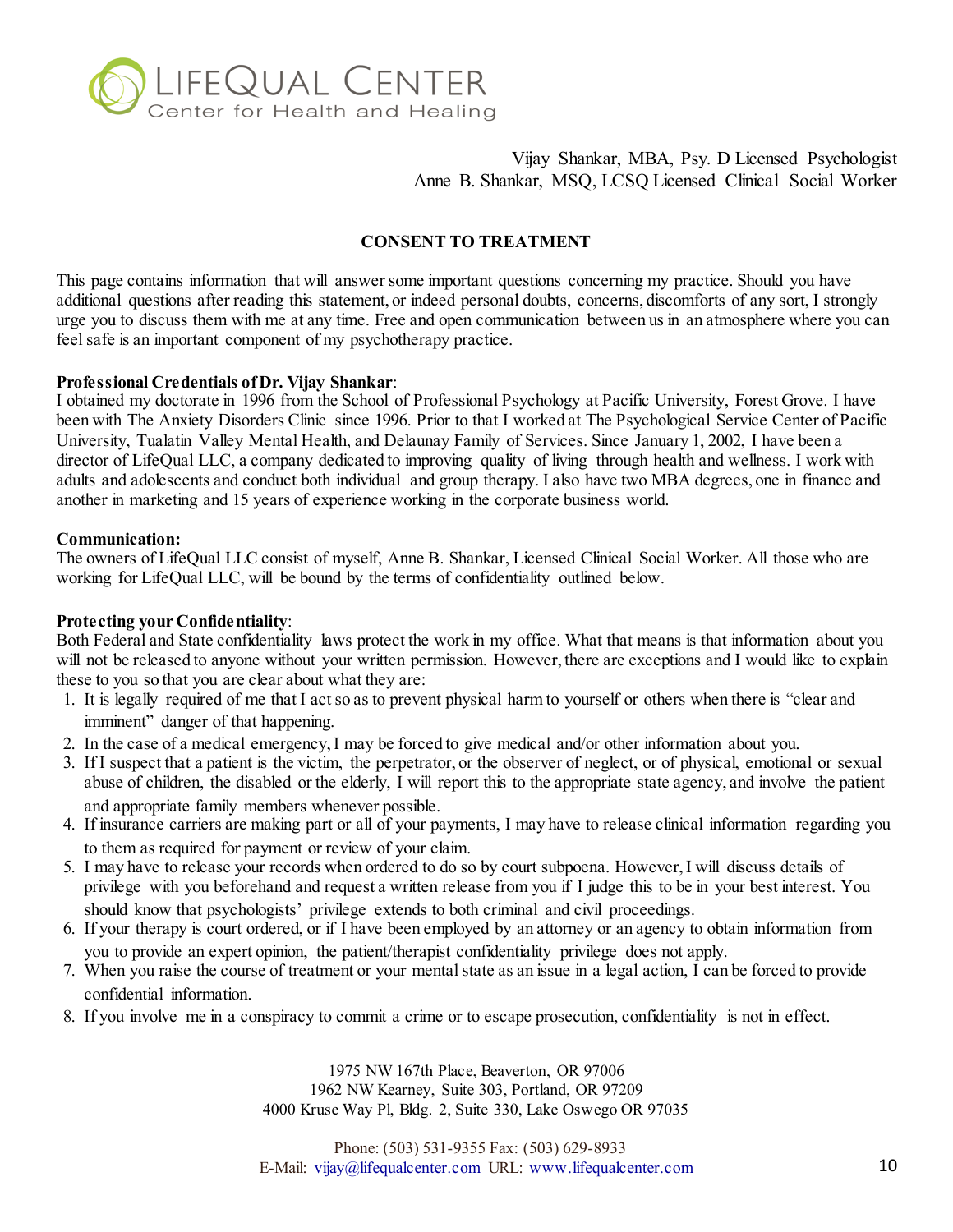

You should also be aware that there are other situations in which clinical and administrative reasons necessitate the sharing of information with others. All involved in such situations are bound by the same ethical and legal responsibilities to protect your confidentiality. These include:

- 1. When the primary patient is a minor, I expect the child's parents or legal guardian will respect the child's right to a confidential therapeutic relationship with me. I will divulge information to the parents or legal guardian against the child's wishes if required by law, or whenever I feel that failure to do so would not be in the child's best interests.
- 2. When conducting couples or family therapy if one family member reveals information to me about another family member who is also involved in the therapy but not present at that session, I would make a professional judgment about whether to disclose that information to the other person involved. Any patient may express the wish not to have certain disclosures shared, but the final decision must be left to me.
- 3. All those that work for me in an administrative capacity such as to type reports, manage files, mail invoices, liaise with insurance companies, and so on, will have access to all of your records.
- 4. On occasion, in order to provide you with a high level of care, I may decide to consult other appropriate and qualified professionals. In such cases information will be shared only either with your written consent or by suppressing all identifying information that is related to you.
- 5. In the event of my death or disability, your records will be turned over to another therapist and his or her staff. They will thus have access to your records.
- 6. In some cases, unpaid accounts may be turned over to a collection agency or attorney. This means that the collection agency or attorney will know that you are a patient in my office. Other administrative information may also be turned over to them.
- 7. Please also note that a fax machine may be used to transmit any of the above information.

# **Process, Risks and Benefits of Psychotherapy**:

- 1. I believe that psychotherapy is a process in which we work together as a team. That work is better facilitated the more I understand you, the circumstances that brought you in, and the particular goals and objectives that you would like to achieve in therapy.
- 2. It is important for you to bear in mind that such success is not always possible. Please be aware that there may be times when you feel worse rather than better. Usually this is because issues and feelings may surface that you may not have confronted before. I believe that it is useful to know this and may help you in your commitment to the psychotherapy process.
- 3. I am fully committed to help you achieve your goals and objectives. If at any point I feel that I will not be able to fulfill that commitment, for whatever reason, I will discuss the situation with you and determine what the next appropriate steps should be.

## **Appointments**:

Sessions **average 45 minutes in length**. However, please note that some sessions may be longer and others may be shorter, depending on the particular circumstances of the session.

## **Fees:**

1. The per-session fee for the initial assessment and evaluation sessions is **\$250.00**. Usually only one session is needed for the assessment and evaluation. However, in more complex cases more sessions may be needed. The fee per therapy session is **\$180.00**.

> 1975 NW 167th Place, Beaverton, OR 97006 1962 NW Kearney, Suite 303, Portland, OR 97209 4000 Kruse Way Pl, Bldg. 2, Suite 330, Lake Oswego OR 97035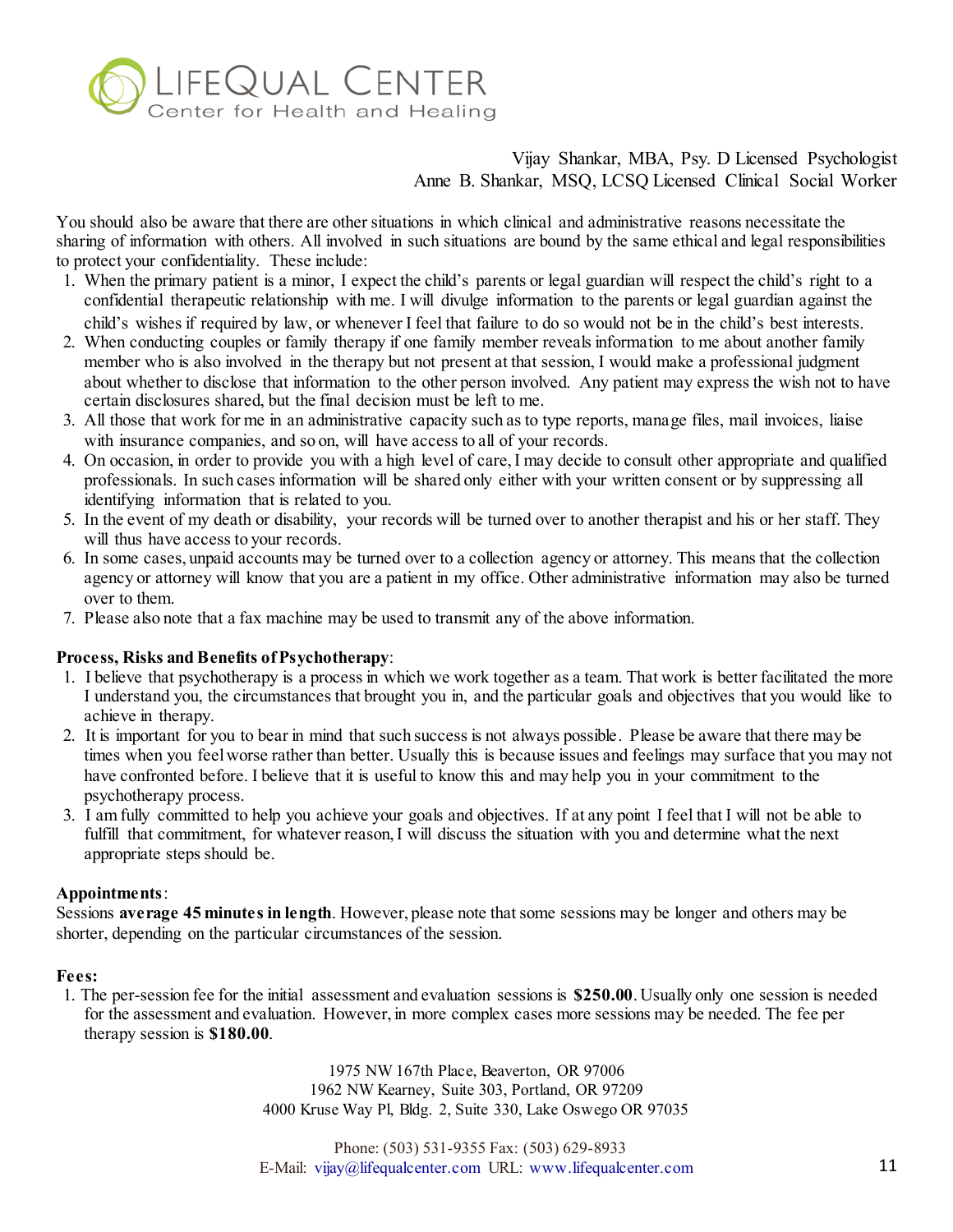

- 2. If any assessment, evaluation or therapy session goes beyond 60 minutes, you will be charged a prorated amount for each 15-minute segment past the 60-minute time limit.
- 3. These same prorated fees will also be charged to you for time I spend on your behalf, either in person, by telephone, or in providing written information, while interacting with attorneys, school personnel, counselors and physicians, or by appearing at hearings, staffing's, screenings, and so forth. If you have any questions about estimated costs or payment, please discuss them with me.

## **Payment for Session**:

- 1. Since the nature of psychotherapy is such, the end of the session may not be conducive to dealing with payments. So please make all payments at the beginning of the session.
- 2. If you are covered by insurance, we will bill your insurance company on your behalf and the amount due from you for each session will be limited to your share of the session fees.
- 3. Payments may be made by cash, check or credit card. If payments are to be made by credit card, your account will be charged only once on the last day of the month.

# **Billing Statements**:

- 1. If you have been paying your share of the payment at each session, then barring unforeseen adjustments that need to be made, there will be no personal balance due from you at the end of the month.
- 2. If you have opted to pay by credit card or have not been able to pay your share of the payment at the session, then the balance due from you will appear in your account as the "Client amount due". The term "Client amount due" is defined here to mean payments due from you or private parties (other than insurance companies) who have undertaken to be responsible to pay on your behalf. It does not extend to payments that are due from your insurance company for services provided to you but does extend to all other payments due from you including payment for materials bought from me, cancellation fees (please see below) etc. The statement you receive will identify the "Client amount due".
- 3. If there is a "Client amount due" as of the end of any calendar month, then it is our policy to charge your credit card for the amount of the "Client amount due" on the last day of that month. You will receive a statement detailing the charges within 15 days of the charge. In order for us to be able to do this we require you or the party responsible for making payments on your behalf, to complete the VISA/MASTERCARD AUTHORIZATION FORM that is enclosed in this package. If this is not possible for any reason, please let me know before therapy can proceed.
- 4. Please note that, in extreme cases and despite our best efforts, if you do not pay as agreed, your account may be turned over to an attorney or a collection agency for collection and you will be held responsible for any legal or collection costs incurred.

# **Cancellation Policy:**

- 1. Please note that once a session has been scheduled, other patients' requests to be seen during that time will be denied. In that sense, it is a time slot that you have reserved that no one else will have access to. As a courtesy to those who may have wanted to come in to see me at that time, please try not to cancel any scheduled session. This is an extremely important part of my therapy practice.
- 2. If you must cancel, a **three-day notice** period is required. Any cancellations or changes in schedule made later than three days prior to the scheduled session will be charged a \$45 cancellation fee. The cancellation fee will be due from you as insurance companies will not cover pay for any cancelled session.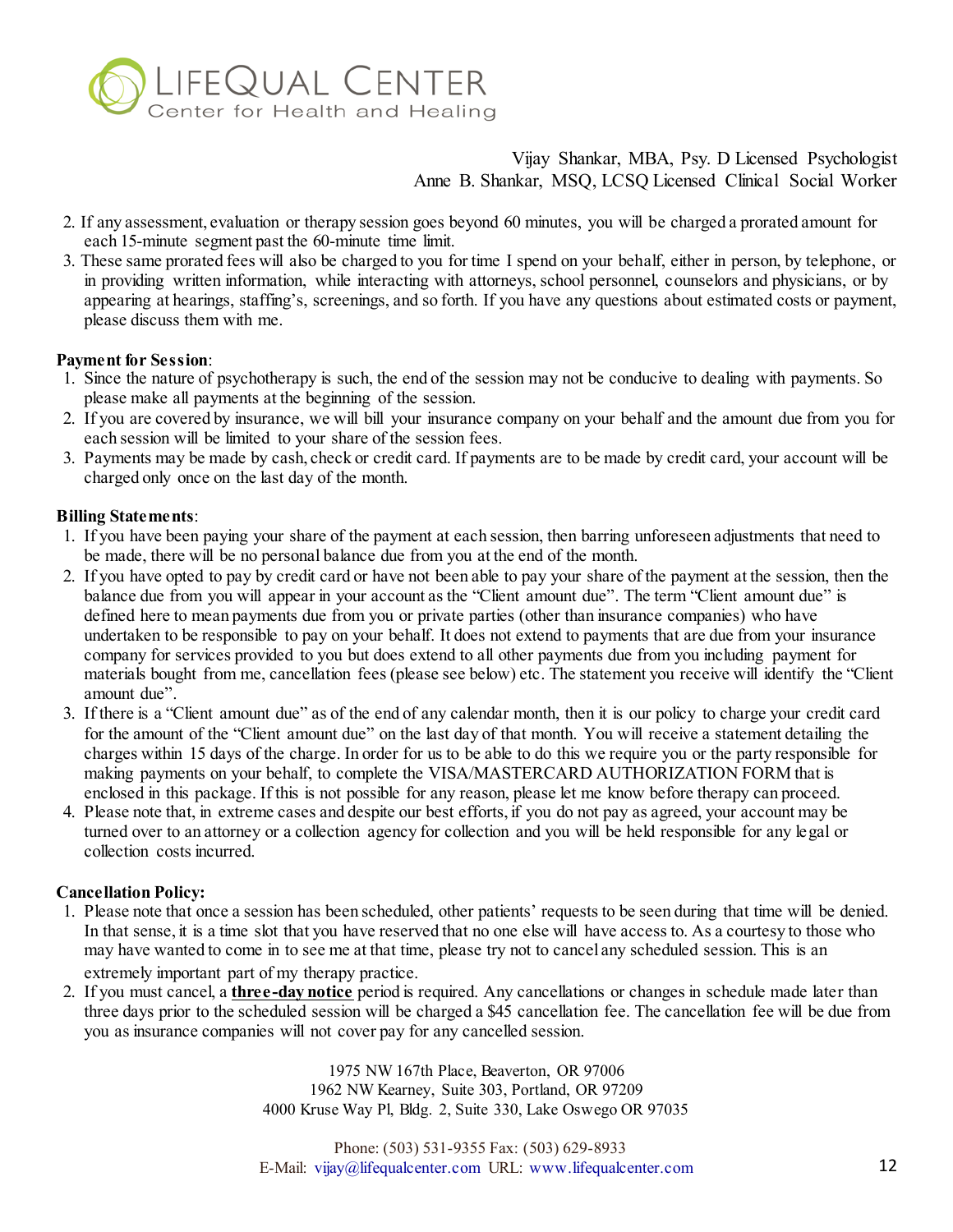

3. I will usually wait 30 minutes past the appointed time. After that I will consider the session as cancelled.

#### **Weather or Other Emergencies:**

In some cases, I may have to cancel sessions because of weather conditions or other personal or clinic related emergencies. In such cases I will make every effort to alert you of the situation as much in advance as possible. However, in the case of obvious emergencies such as weather, to be on the safe side, you may want to call my office before leaving for your session.

#### **Crisis Intervention Plan**

A crisis is defined as suicidal and/or life-threatening behaviors or gestures, and/or putting others at risk of harm. If you believe you are at risk of self or other harm, please take the following steps to decrease the risk and intervene in a safe manner:

- 1. Call Dr. Vijay Shankar's office at (503) 531-9355.
- 2. If you do not hear back from Dr. Shankar and believe that you are still at risk, please call:

| <b>Multnomah County</b>           | $(503)$ 988 - 4888 | <b>Washington County:</b>      | $(503)$ 291 - 9111 |
|-----------------------------------|--------------------|--------------------------------|--------------------|
| <b>Clackamas County: Daytime:</b> | $(503)$ 655 - 8585 | Clackamas County, after hours: | $(503)$ 655 – 8724 |
| Vancouver: From Portland: \       | $(360) 696 - 9560$ | Clark County:                  | $(360)$ 737 - 1399 |

#### **Agreement**:

I have read and agree to abide by the provisions of the above policy statement. I agree that if I have any questions at anytime I will discuss them with Dr. Shankar. My signature below indicates my agreement to enter into a therapeutic relationship with Dr. Shankar under the conditions specified and that if I fail to comply with these policies, he may discontinue providing psychological services.

 $\mathcal{L}_\text{max}$  , and the contract of the contract of the contract of the contract of the contract of the contract of the contract of the contract of the contract of the contract of the contract of the contract of the contr

| Signature of patient | Date: |
|----------------------|-------|
|                      |       |

Name and Signature of parent, guardian/legal representative if patient is a minor Date:

 $\mathcal{L}_\text{max}$  , and the contract of the contract of the contract of the contract of the contract of the contract of the contract of the contract of the contract of the contract of the contract of the contract of the contr

1975 NW 167th Place, Beaverton, OR 97006 1962 NW Kearney, Suite 303, Portland, OR 97209 4000 Kruse Way Pl, Bldg. 2, Suite 330, Lake Oswego OR 97035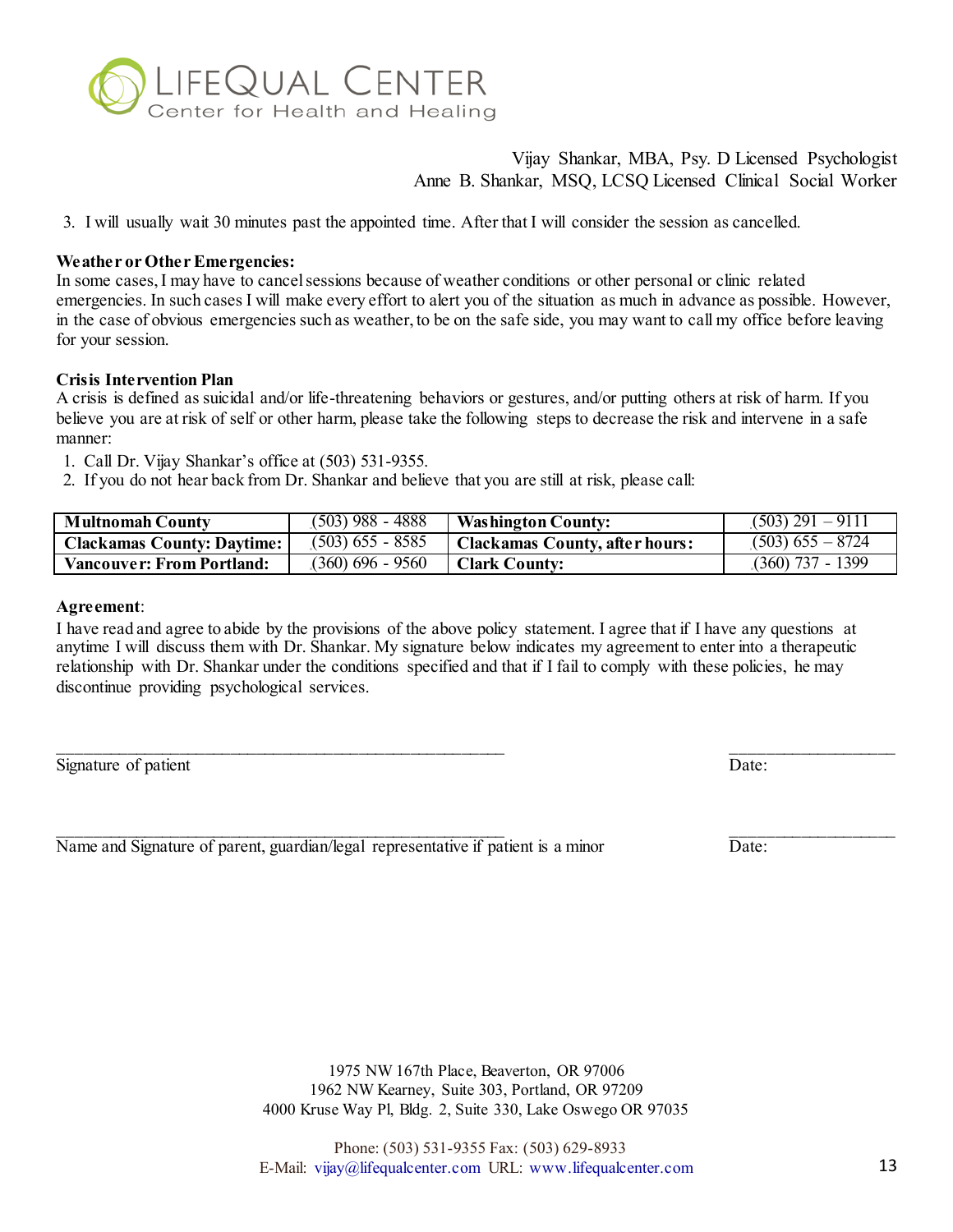

## **Consent to Use and Disclose Your Health Information**

This form is an agreement between you, the same of the same of the same of the same of the same of the same of the same of the same of the same of the same of the same of the same of the same of the same of the same of the use the word "you" below, it will mean your child, relative, or other person if you have written his or her name here

\_\_\_\_\_\_\_\_\_\_\_\_\_\_\_\_\_\_\_\_\_\_\_\_\_\_\_\_\_\_\_. When we examine, diagnose, treat or refer you, we will be collecting what the law calls Protected Health Information (PHI) about you. We need to use this information to decide on what treatment is best for you and to provide treatment to you. We may also share this information with others who provide treatment to you or need it to arrange payment for your treatment or for other business or government functions. By signing this form, you are agreeing to let us use your information here and send it to others. The Notice of Privacy Practices explains in more detail your rights and how we can use and share your information. Please read this before you sign this Consent form. If you do not sign this consent form agreeing to what is in our Notice of Privacy Practices, we cannot treat you. In the future we may change how we use and share your information and so may change our Notice of Privacy Practices. If we do change it, you can get a copy from us. If you are concerned about some of your information, you have the right to ask us to not use or share some of your information for treatment, payment or administrative purposes. You will have to tell us what you want in writing. Although we will try to respect your wishes, we are not required to agree to these limitations. However, if we do agree, we promise to comply with your wish. After you have signed this consent, you have the right to revoke it (by writing a letter telling us you no longer consent) and we will comply with your wishes about using or sharing your information from that time on but we may already have used or shared some of your information and cannot change that. By signing below, you confirm that you have received a copy of both, the short version of the NPP as well as a copy of the longer version. The effective date of both versions is April 14, 2003.

Signature of patient or his or her personal representative Date

 $\overline{\phantom{a}}$  , and the set of the set of the set of the set of the set of the set of the set of the set of the set of the set of the set of the set of the set of the set of the set of the set of the set of the set of the s

 $\overline{\phantom{a}}$  , and the set of the set of the set of the set of the set of the set of the set of the set of the set of the set of the set of the set of the set of the set of the set of the set of the set of the set of the s

 $\mathcal{L}_\text{max}$  and the contract of the contract of the contract of the contract of the contract of the contract of the contract of the contract of the contract of the contract of the contract of the contract of the contrac

Relationship to the patient

Printed name of patient or personal representative

Description of personal representative's authority

1975 NW 167th Place, Beaverton, OR 97006 1962 NW Kearney, Suite 303, Portland, OR 97209 4000 Kruse Way Pl, Bldg. 2, Suite 330, Lake Oswego OR 97035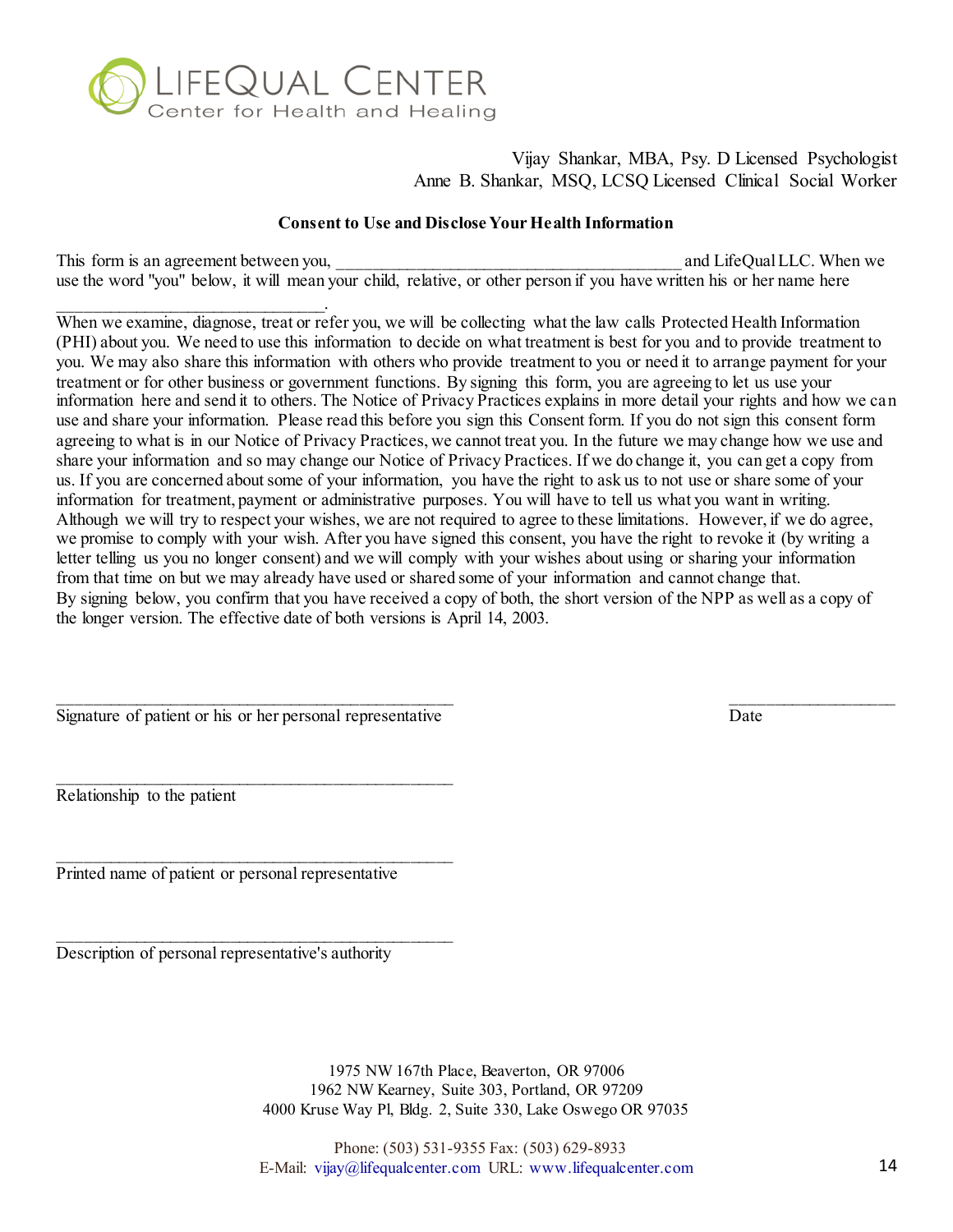

| I authorize LifeQual LLC to exchange information regarding                                                                                                                                   |                                                                                                                       | Patient's Name | with           |
|----------------------------------------------------------------------------------------------------------------------------------------------------------------------------------------------|-----------------------------------------------------------------------------------------------------------------------|----------------|----------------|
| Name of Individual/Institution that you are giving LifeQual LLC authorization to talk to                                                                                                     |                                                                                                                       |                |                |
| Their Address                                                                                                                                                                                | City                                                                                                                  | <b>State</b>   | $\mathbf{Zip}$ |
| Their Phone Number                                                                                                                                                                           |                                                                                                                       |                |                |
| The information to be exchanged includes:<br><b>Current Progress Records</b>                                                                                                                 |                                                                                                                       |                |                |
| <b>Medical Records</b>                                                                                                                                                                       |                                                                                                                       |                |                |
| Results of Educational Testing                                                                                                                                                               |                                                                                                                       |                |                |
| Results of Psychological Testing                                                                                                                                                             |                                                                                                                       |                |                |
| Treatment Records Including Treatment Plan                                                                                                                                                   | <u> 1989 - Johann Harry Harry Harry Harry Harry Harry Harry Harry Harry Harry Harry Harry Harry Harry Harry Harry</u> |                |                |
| Other, please specify:                                                                                                                                                                       |                                                                                                                       |                |                |
| I may revoke this consent at any time. Unless expressly revoked earlier, this consent will expire one year from the date of                                                                  |                                                                                                                       |                |                |
| signing, or, upon termination of therapy by the joint consent of the service provider treating the patient at LifeQual LLC<br>and the patient, if that occurs later.<br>Signature of patient |                                                                                                                       |                | Date:          |
| Name and Signature of parent, guardian/legal representative if patient is a minor                                                                                                            |                                                                                                                       |                | Date:          |
|                                                                                                                                                                                              |                                                                                                                       |                |                |
| <b>Client Address</b>                                                                                                                                                                        | City                                                                                                                  | <b>State</b>   | $\mathbf{Zip}$ |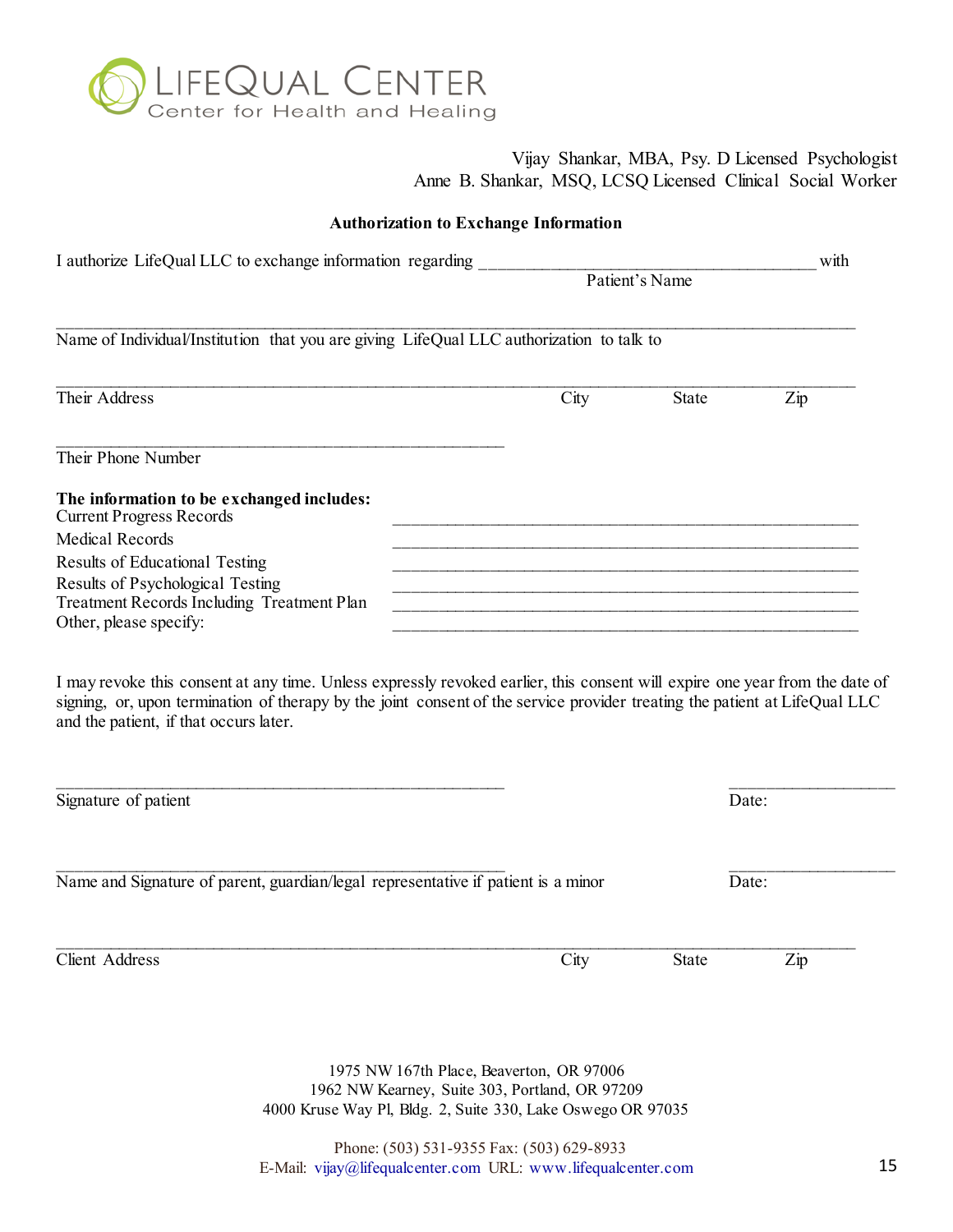

### **CREDIT CARD AUTHORIZATION FORM**

Vijay Shankar, MBA, Psy. D Licensed Psychologist Anne B. Shankar, MSQ, LCSQ Licensed Clinical Social Worker In order to be able to charge your credit card for balances due (please refer to the form "CONSENT TO TREATMENT" section "Billing Statements"), please complete this form and return it to me. As with all of your information, this information will be kept secure and in compliance with Federal HIPAA standards.

| Name of client:                                               |                            |  |
|---------------------------------------------------------------|----------------------------|--|
|                                                               |                            |  |
|                                                               |                            |  |
|                                                               | $City$ $City$ $Zip$ $Type$ |  |
|                                                               |                            |  |
| Credit card (please circle one): Visa / MasterCard / Discover |                            |  |
|                                                               |                            |  |
| Three-digit security code on the back of the card             |                            |  |
|                                                               |                            |  |

I, \_\_\_\_\_\_\_\_\_\_\_\_\_\_\_\_\_\_\_\_\_\_\_\_\_\_\_\_\_\_\_\_\_\_ (**First and Last Name of Cardholder),** hereby authorize Vijay Shankar, Psy.D. to charge the above credit card for any outstanding fees due for services incurred. I understand that this authorization is also an acknowledgment that I have read and understand the terms and conditions of this payment as per the **CONSENT TO TREATMENT** form given to me at the outset of therapy.

 $\overline{\phantom{a}}$  , and the contract of the contract of the contract of the contract of the contract of the contract of the contract of the contract of the contract of the contract of the contract of the contract of the contrac

Authorized signature of card holder Date